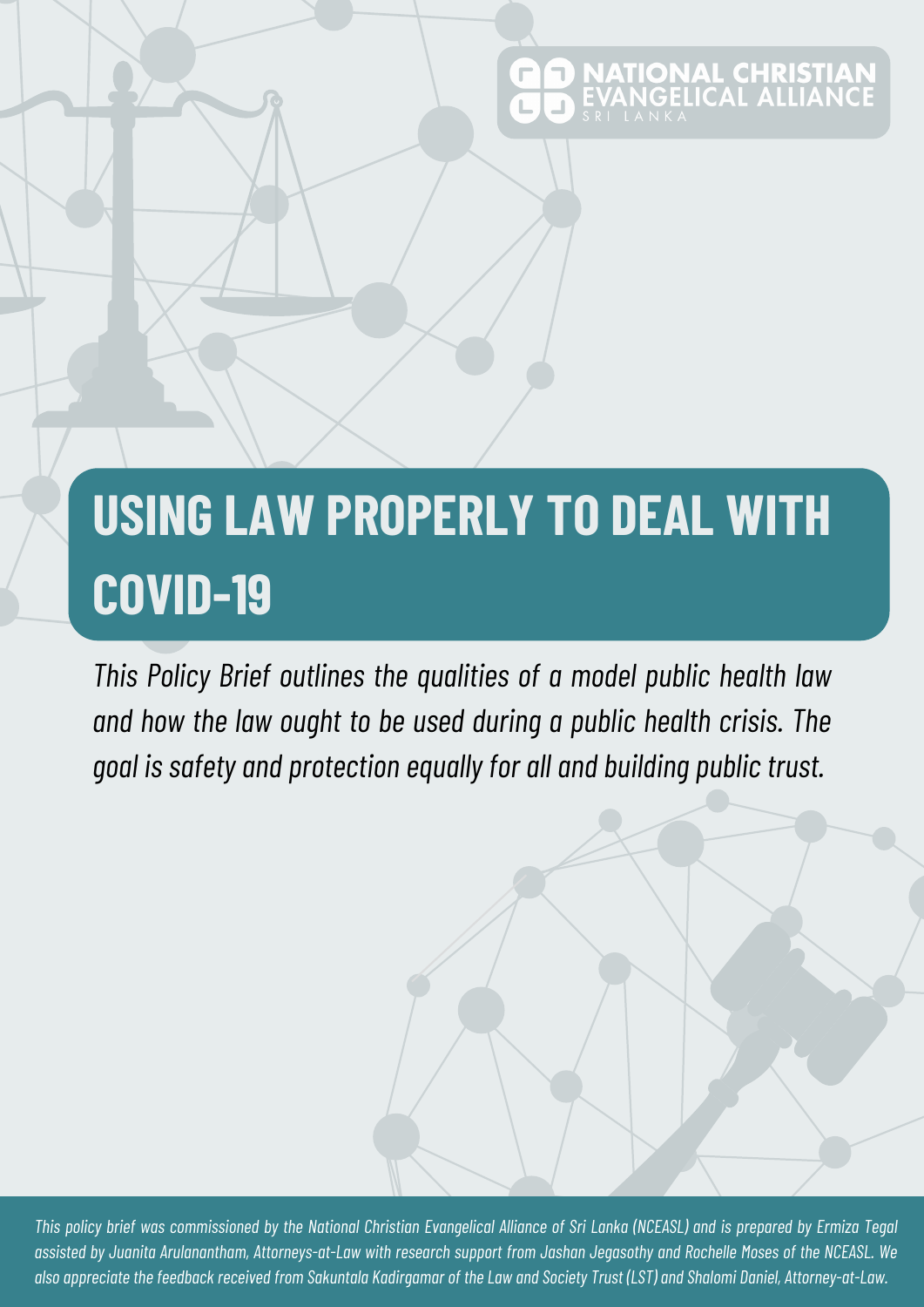The importance of robust domestic laws that facilitate strong health systems is recognized by the World Health Organization (WHO). On the launch of its Covid-19 Law Labs, WHO said that "laws that are poorly designed, implemented, or enforced can harm marginalized populations, entrench stigma and discrimination, and hinder efforts to end the pandemic."[1] Well-designed laws can help build strong health systems; evaluate and approve safe and effective drugs and vaccines; and enforce actions to create healthier and safer public spaces and workplaces. There is much we can do in Sri Lanka.

**Public Health Laws** govern the relationship between the public and health issues. Like all laws, the people of Sri Lanka have given power to the legislature to make laws, to the executive to administer the country using these laws and the judiciary to keep check on whether the powers are properly used for the benefit of the people.

#### **THE CONTEXT OF A PUBLIC HEALTH CRISIS REQUIRES;**

- Clear and regular messaging on prevention
- Clear and regular messaging on access to health information / services
- Clear and regular messaging on non-stigmatization. Those infected or suspected of infection are all patients, they should not be treated as criminals, alienated nor denied dignity or respect.
- Public support, which must be encouraged. Punitive approaches are harmful and are to be discouraged.
- Assessment of and addressing the people's consequent socio-economic, mental health and other needs

[1] WHO, "New COVID-19 Law Lab to Provide Vital Legal Information and Support for the Global COVID-19 Response" *(www.who.int, July 22, 2020) <https://www.who.int/news-room/detail/22-07-2020-new-covid-19-law-lab-toprovide-vital-legal-information-and-support-for-the-global-covid-19-response> accessed 2nd August, 2020.*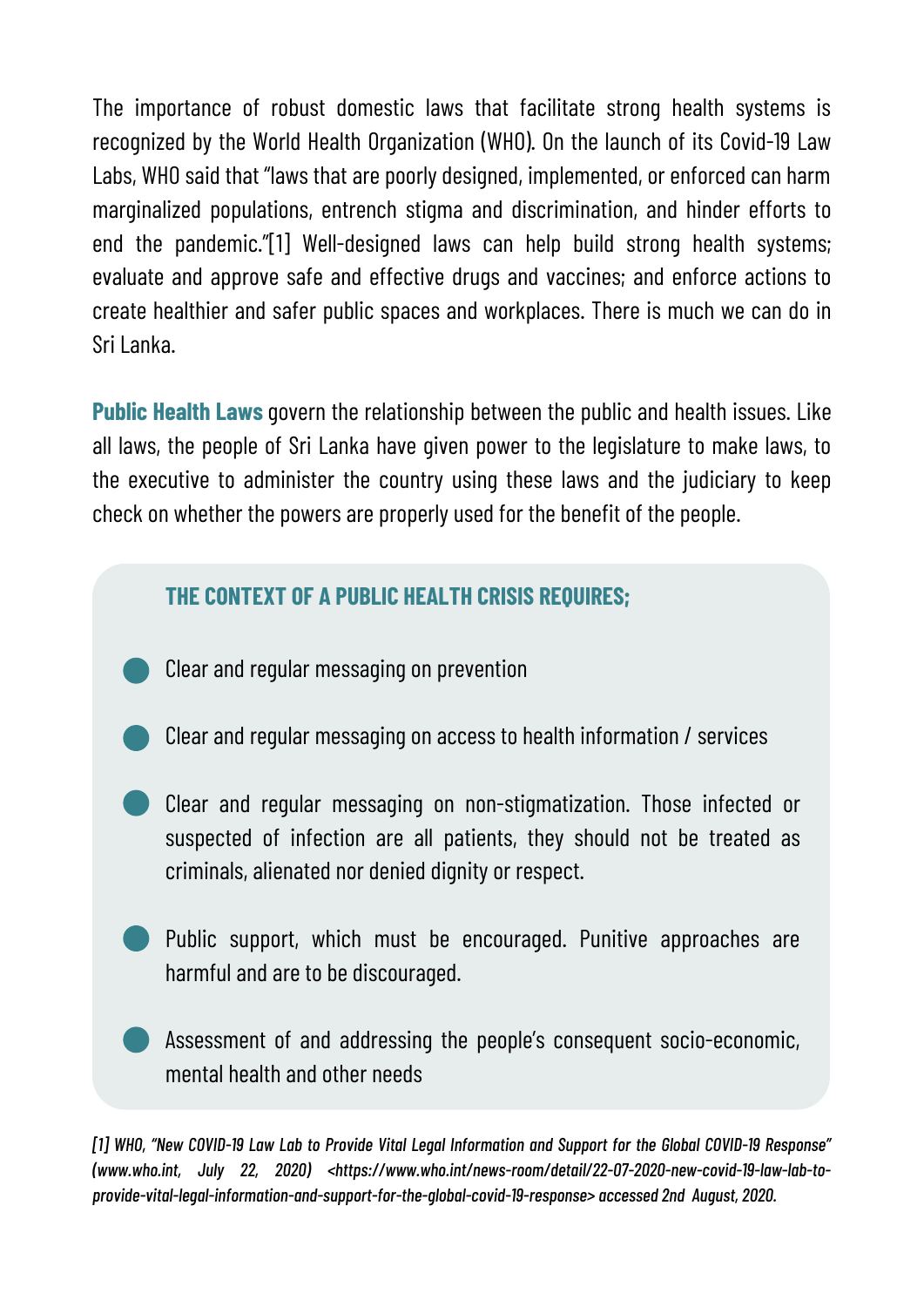#### **LAW/S SPECIFIC TO PUBLIC HEALTH CRISES;**



Must respond to the public health crisis context

Must enable government action (ensure legality and legitimacy)

Any restriction on fundamental rights must be proportionate to the public health crisis and must not be permitted to become the "new normal".

#### **ROBUST LAWS RESPONDING TO PUBLIC HEALTH CRISIS OUGHT TO:**

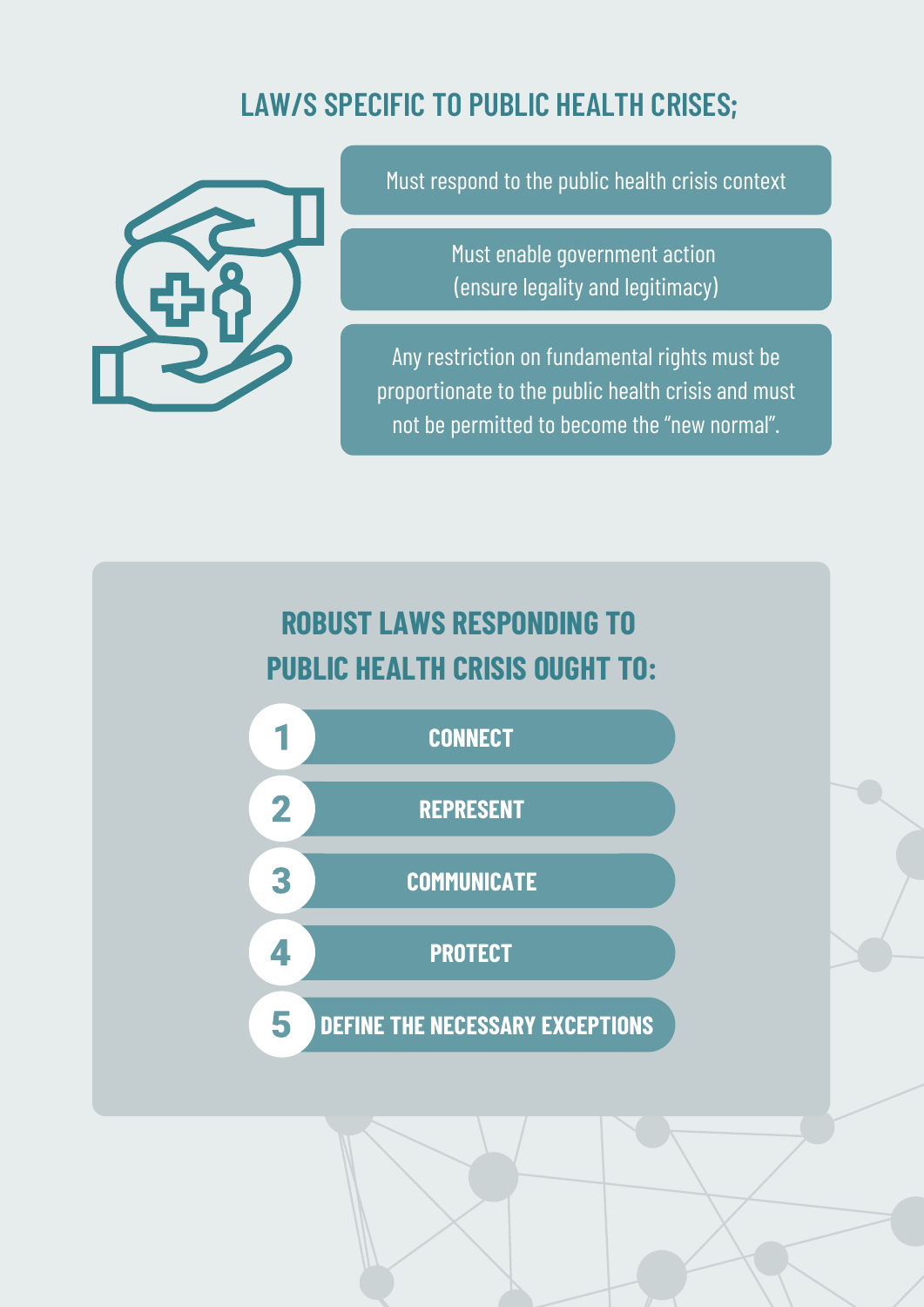#### **CONNECT scientific information to the contexts of the public**

Each health crisis has its own unique scientific information. The scientific information may also be in the process of being discovered while the crisis is happening. This is why the role and responsibility of connecting scientific information to people falls on the government. Individuals with appropriate qualifications and experience must lead this process of connecting with the public. Information that is verified must be shared as early as possible and in language that is understood by lay persons.

Information must also be relevant to the contexts of the public, and experts in other fields - education sector, transport sector, labour sector, agriculture sector, plantation sector etc will be able to contribute specific knowledge on how sectors and people in those sectors can be affected, and what measures would be appropriate to keep people safe in every sector.



#### **REPRESENT all citizens in decision making - gender, minorities, elderly, low income**

 $\mathbf{2}$ 

1

Public health messages must reach all sections of the public. The consequences of public health measures such as reduced access to income, food, police stations, hospitals, transport, reproductive health services, etc., affect different groups of people differently. Some groups are more vulnerable and their interests must be looked after. This is why representative decision making is important. This ensures that all services reach all people. It also ensures that decisions taken will anticipate negative consequences on vulnerable groups. Overall, this improves trust between people and systems that administer their lives.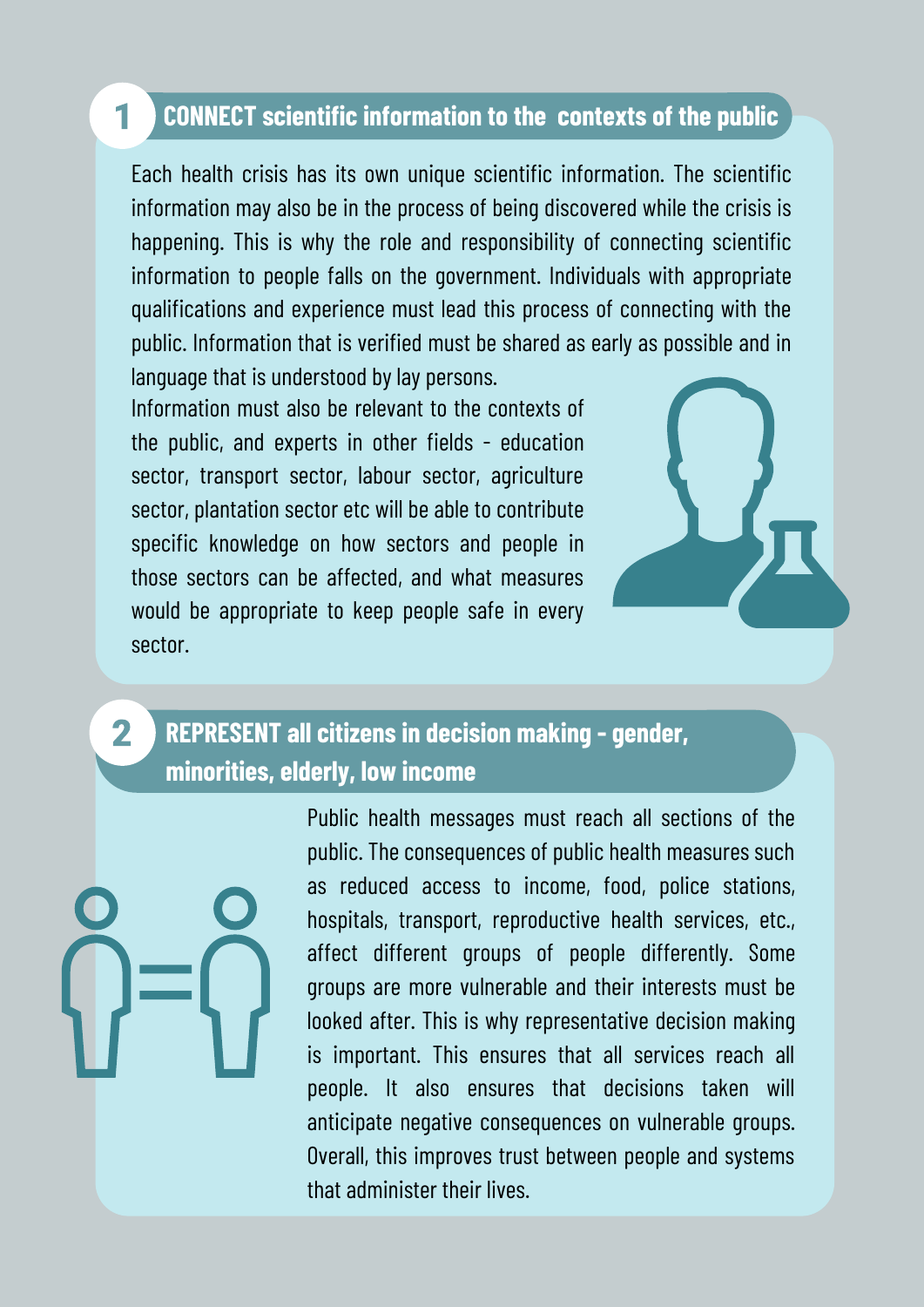#### **COMMUNICATE clearly to all - to inform people and listen to people**

Laws must be publicly made and well disseminated. Plain language law is a modern trend that ensures laws are easy to understand and use by the public. Public health laws must be easy to access and easy to understand. Public health laws can also direct that government decisions and directions meant for the public be in plain language to ensure that people understand them.

People should not be ambushed by laws and directions. This means that laws and directions must be available in all local languages and their content must be communicated in simple language.

#### 4 **PROTECT fundamental rights**

3

During times of crisis the likelihood of violating fundamental rights is high. This is because people both as private citizens as well as public sector workers experience out of the ordinary situations and react outside the ordinary frameworks. Fear, panic and loss of control may lead to the government or employers adopting desperate measures and making attempts at excessive control or arbitrary action. The fundamental rights guaranteed in the Constitution remain the basic framework regardless of the extraordinary situation. It is the assurance that people will at no time be subject to torture or humiliating treatment, denied their freedom of thought, will always be treated equally, not be arbitrarily arrested and detained, and will be able to express themselves, practice their religion and will have the right to information. Protecting fundamental rights is important to ensure that people do not suffer in their own country at the hands of their own government.



Violations have long- term individual impacts and will break down trust between people and the system of administration in the country.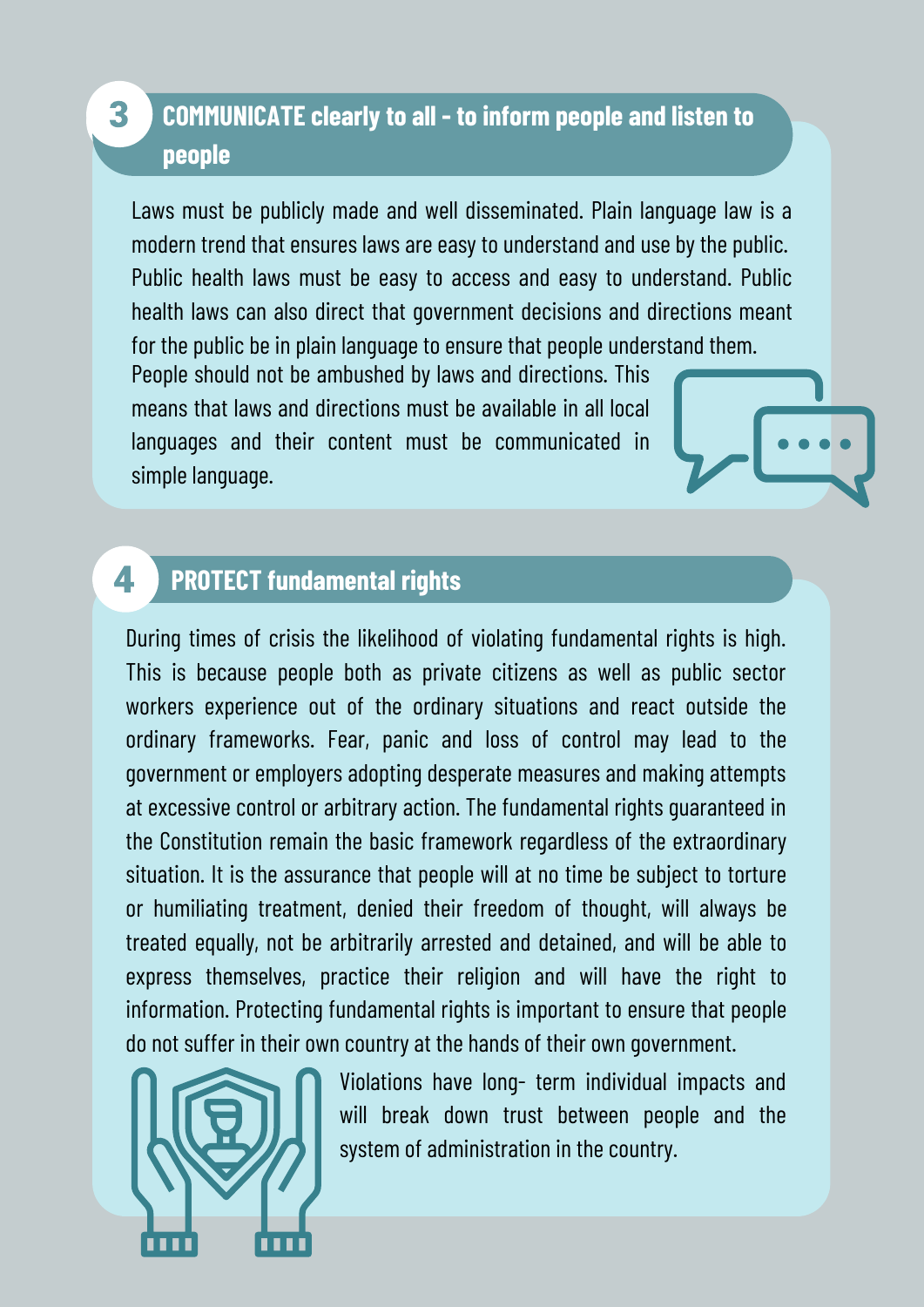#### **DEFINE NECESSARY EXCEPTIONS - Clearly set out when force or compulsion is necessary and what government action is proportionate**

5

Extraordinary situations will necessitate extraordinary power. For example, detaining a person if he or she has not committed a criminal offence is against the law. In a pandemic situation the power to quarantine permits an extraordinary power of restraining a person who may possibly infect others. When a government seeks to use extraordinary powers, it must demonstrate that the power is legally valid, it is necessary and it is proportionate. This ensures that government action does not get carried away resulting in the arbitrary use of this power. Laws that govern extraordinary situations can provide guidance, criteria and limits to ensure that powers are not abused.

This guidance, establishing criteria and limits help government officers understand how to use their power and the public to understand what to expect and why it is necessary to temporarily limit some of their rights. This understanding is important for people not to feel aggrieved by their own government.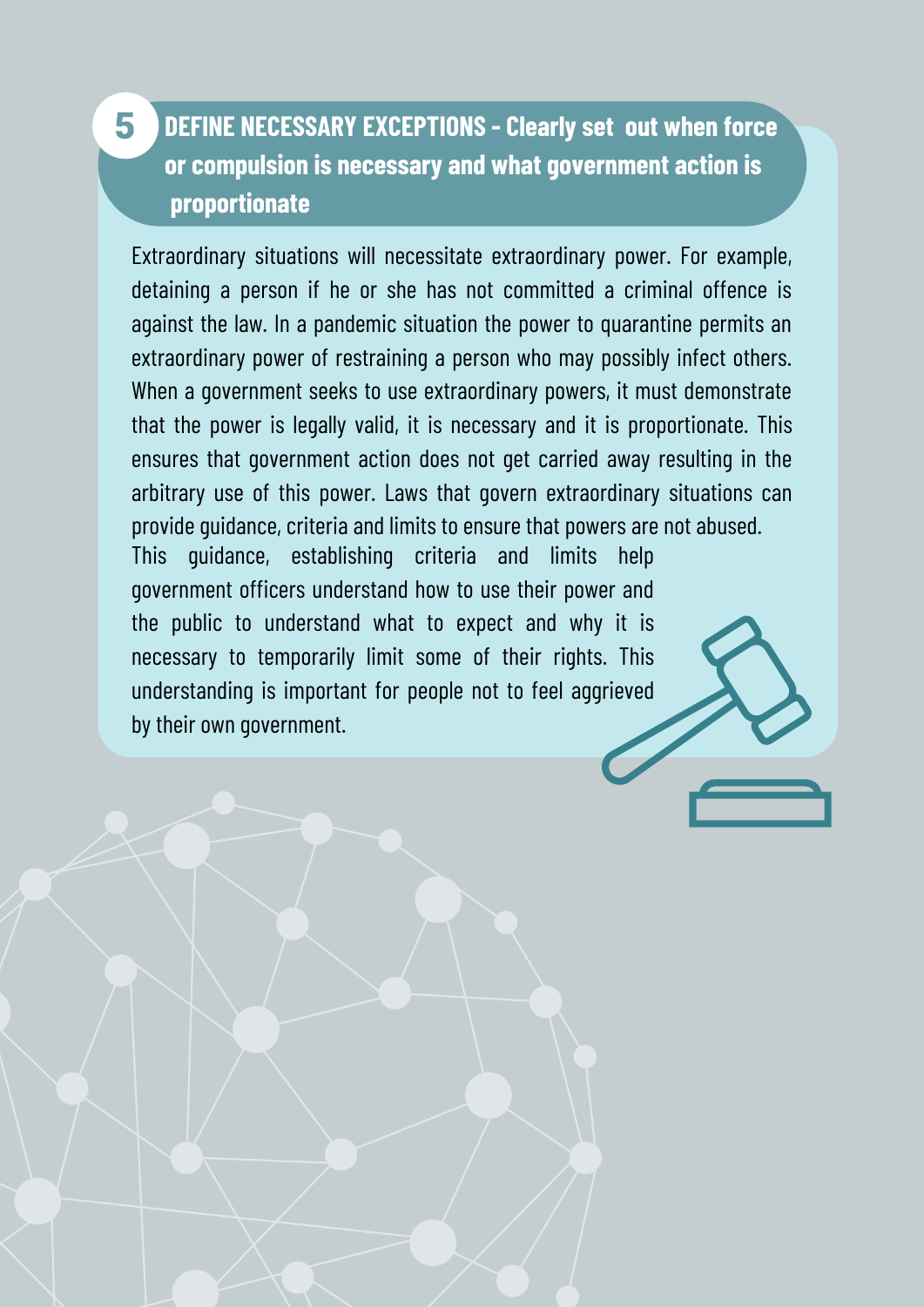#### **EXISTING LEGAL FRAMEWORK RELEVANT TO PANDEMICS**

The two most relevant of the existing pieces of legislation are the Quarantine and Prevention of Diseases Ordinance of 1897 and the Disaster Management Act of 2005.

|                                                                                           | <b>Quarantine and Prevention</b><br>of Diseases Ordinance of<br>1897                                                                                                                                                                                                                                                                                                                                                                                                                                                                                                                                                                                                                                          | <b>Sri Lanka Disaster</b><br><b>Management Act No. 13 of</b><br>2005                                                                                                                                                                                                                                                                                                                                                                                                                                                                                                                                                                                                                                      |
|-------------------------------------------------------------------------------------------|---------------------------------------------------------------------------------------------------------------------------------------------------------------------------------------------------------------------------------------------------------------------------------------------------------------------------------------------------------------------------------------------------------------------------------------------------------------------------------------------------------------------------------------------------------------------------------------------------------------------------------------------------------------------------------------------------------------|-----------------------------------------------------------------------------------------------------------------------------------------------------------------------------------------------------------------------------------------------------------------------------------------------------------------------------------------------------------------------------------------------------------------------------------------------------------------------------------------------------------------------------------------------------------------------------------------------------------------------------------------------------------------------------------------------------------|
| <b>The legal</b><br>framework                                                             | Object of this law is to prevent spread of contagious<br>and infectious diseases. It permits the relevant<br>Minister to make regulations on a wide range of<br>subjects,<br>maintenance of sanitary conditions of various<br>$\bullet$<br>items and places,<br>quarantine of individuals and items with the<br>$\bullet$<br>purpose of preventing the spread of infectious<br>disease. Multiple regulations have been made<br>on a wide range of such subjects previously.                                                                                                                                                                                                                                   | Object of this law is to implement a designed<br>collaborative and representative government<br>apparatus to respond to natural or man-<br>made disasters including an epidemic. It<br>establishes<br>(a)<br>the<br>National<br><b>Disaster</b><br>Management Council, and (b) the Disaster<br>Management Centre.<br>The law provides for<br>declaration of a state of disaster (by<br>$\bullet$<br>proclamation approved by Parliament)<br>Initiate programmes relating to<br>$\bullet$<br>prevention and mitigation of disaster<br>and provide relief<br>facilitate and support local and<br>$\bullet$<br>community self-reliance<br>collaborations with non-governmental<br>$\bullet$<br>organizations |
| <b>Legal measures</b><br>taken under<br>this law<br>between March -<br><b>August '20.</b> | On 20th March 2020 the Health Minister gazetted<br>novel coronavirus as a quarantinable disease and<br>made it compulsory to place those identified as<br>suspected or infected with the virus in quarantine.<br>$[2]$<br>On 25th March 2020 the Health Minister amended<br>previous regulations to among other things<br>establish the 'proper authority' for various<br>geographical locations, including the Director<br>General of Health Services as the 'proper authority'<br>for the whole of Sri Lanka.[3] On 11th April 2020, the<br>Health Minister directed that bodies of those who<br>have died of COVID-19 shall be cremated.[4]<br>No COVID-19 specific scheme of regulations were<br>enacted. | None.<br>[2] Gazette (Extraordinary) dated 20th March 2020<br>[No.2167/18]<br>[3] Gazette (Extraordinary) dated 20th March 2020<br>[No.2167/18]<br>[4] Gazette (Extraordinary) dated 25th March 2020 [No.<br>$2168/6$ ]                                                                                                                                                                                                                                                                                                                                                                                                                                                                                   |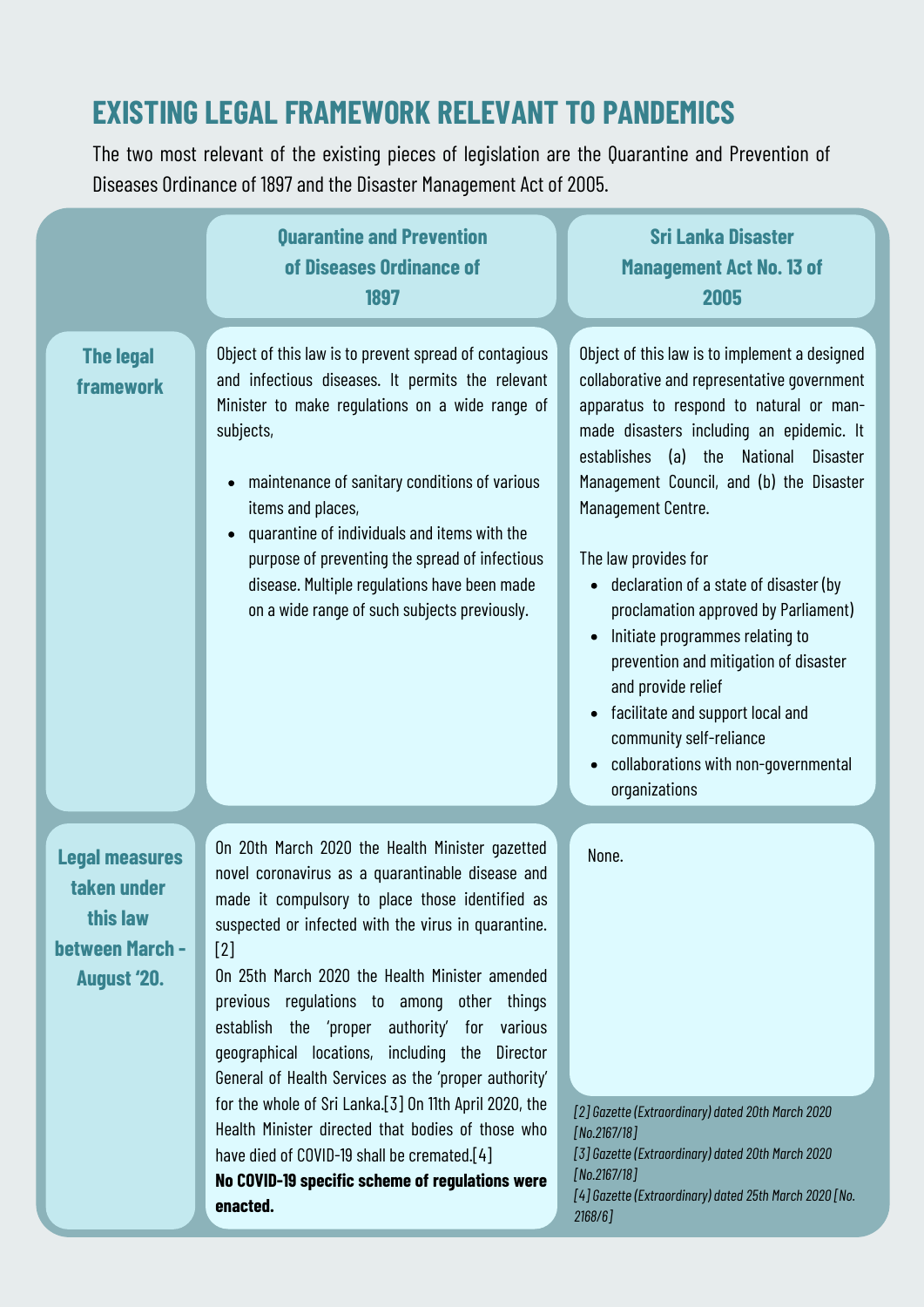**Non-public health laws,** are only to be used when public order cannot ordinarily be contained by the police and is breached or such breach is imminent. However, these laws, with a strong focus on policing and security, are in themselves not appropriate when responding to a crisis involving public health and well-being.

| <b>Framework</b><br>Provides for the President, by Proclamation<br>Chapter 14 of the Penal Code refers to offences<br>affecting public health and safety.<br>by Gazette to declare the existence or<br>of Law<br>imminence of a state of public emergency,<br>Section 261 of the Penal Code states:<br>in the interests of public security and the<br>A person is quilty of a public nuisance who does any<br>preservation of public order or for the<br>act, or is quilty of an illegal omission, which causes<br>maintenance of supplies and services<br>essential to the life of the community.<br>any common injury, danger, or annoyance to the<br>public or to the people in general who dwell or occupy<br>property in the vicinity, or which must necessarily<br>approved by<br>Parliament such<br><b>Unless</b><br>Proclamation is only valid for one month.<br>cause injury, obstruction, danger, or annoyance to<br>persons who may have occasion to use any public<br>right. A public nuisance is not excused on the ground<br>The President MAY<br>that it causes some convenience or advantage.<br>make emergency regulations in the<br>$\bullet$<br>interests of public security and the<br>Section 262 of the Penal Code states:<br>preservation of public order; |
|-----------------------------------------------------------------------------------------------------------------------------------------------------------------------------------------------------------------------------------------------------------------------------------------------------------------------------------------------------------------------------------------------------------------------------------------------------------------------------------------------------------------------------------------------------------------------------------------------------------------------------------------------------------------------------------------------------------------------------------------------------------------------------------------------------------------------------------------------------------------------------------------------------------------------------------------------------------------------------------------------------------------------------------------------------------------------------------------------------------------------------------------------------------------------------------------------------------------------------------------------------------------------------------|
| declare curfew for the maintenance of<br>Whoever unlawfully or negligently does any act<br>which is, and which he knows or has reason to<br>public order, by Order published in the<br>believe to be, likely to spread the infection of any<br>Gazette.<br>disease dangerous to life, shall be punished with<br>Declare<br>services to be<br>essential<br>imprisonment of either description for a term which<br>services by Order published in the<br>may extend to six months, or with fine, or with both.<br>gazette where such services are<br>considered necessary in the public<br>interest and essential to the life of the<br>community.                                                                                                                                                                                                                                                                                                                                                                                                                                                                                                                                                                                                                                  |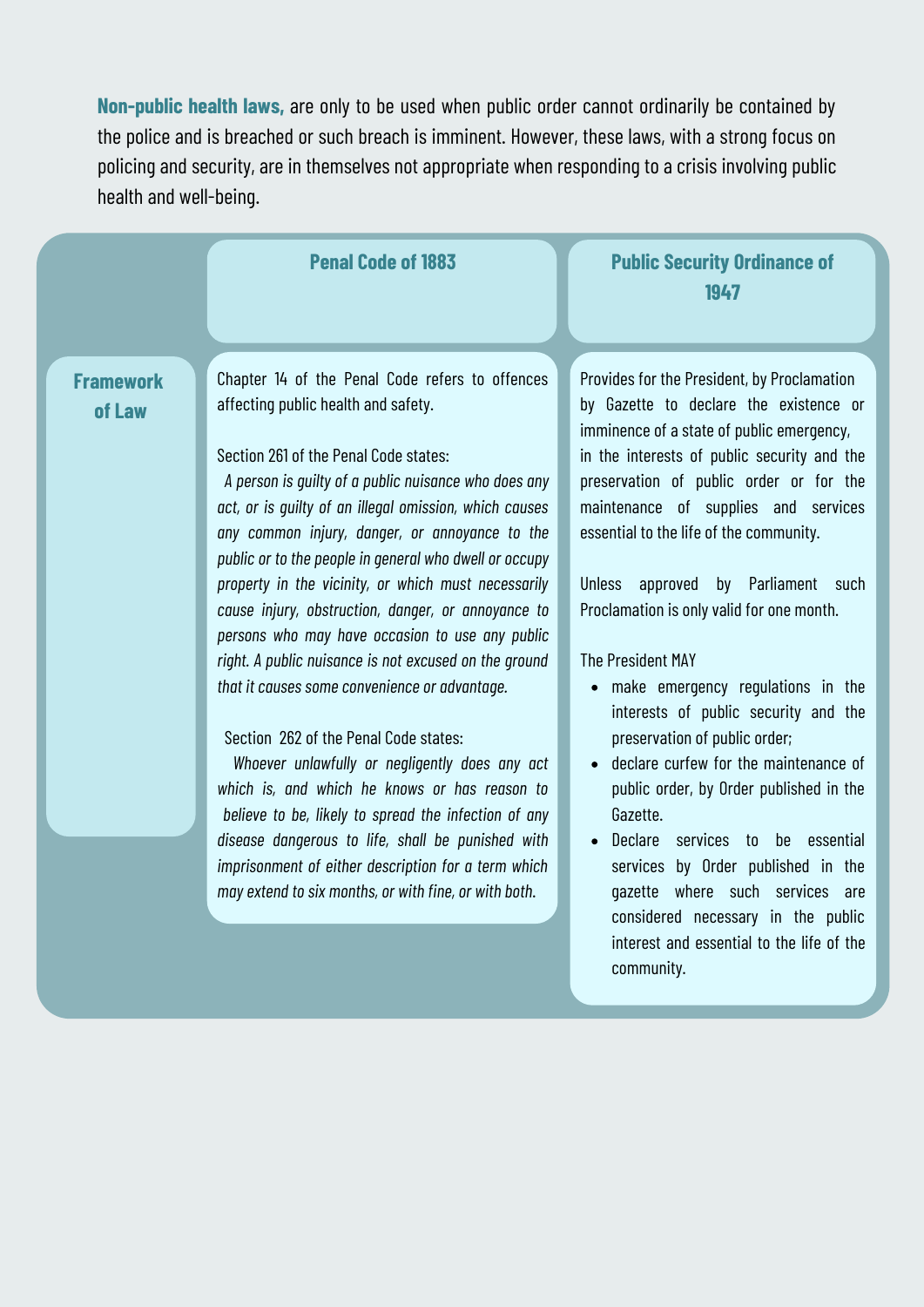#### **SRI LANKA SPECIFIC RECOMMENDATIONS**

These recommendations are made by assessing the legal and policy measures employed since March 2020 till September 2020. These recommendations also reflect an adaptation of the model public health law framework discussed at the beginning of this paper.



Sri Lanka's Quarantine Ordinance is broadly worded (a feature of colonial legislation). If it is to be used in responding to the current pandemic it must be updated and amended to **ensure representation,** particularly of vulnerable sectors, in decision making. For example creating an Advisory Council to inform the decisions of the Minister of Health and ensure that such a Council has representation of women, low income households, daily wage earners, elderly persons representing interests of elderly, disabled persons representing interests of disabled persons, worker representatives from the labour sector, worker representatives from the plantation sector, education sector, agriculture sector etc.



As a consequence of the broad wording, regulations can be made on a broad range of measures. It is necessary that COVID-19 specific regulations are made to empower the measures that need to be taken, otherwise the measures taken will lack legality.

When Regulations are made, they must:

**Connect** (be based on scientific information),

**Communicate** (provide for public communication that both informs and listens to the public,

**Protect** (emphasize to public officials the need to protect people and their fundamental rights) and

**Define necessary exceptions** (for example define who can decide on movement restrictions and for how long).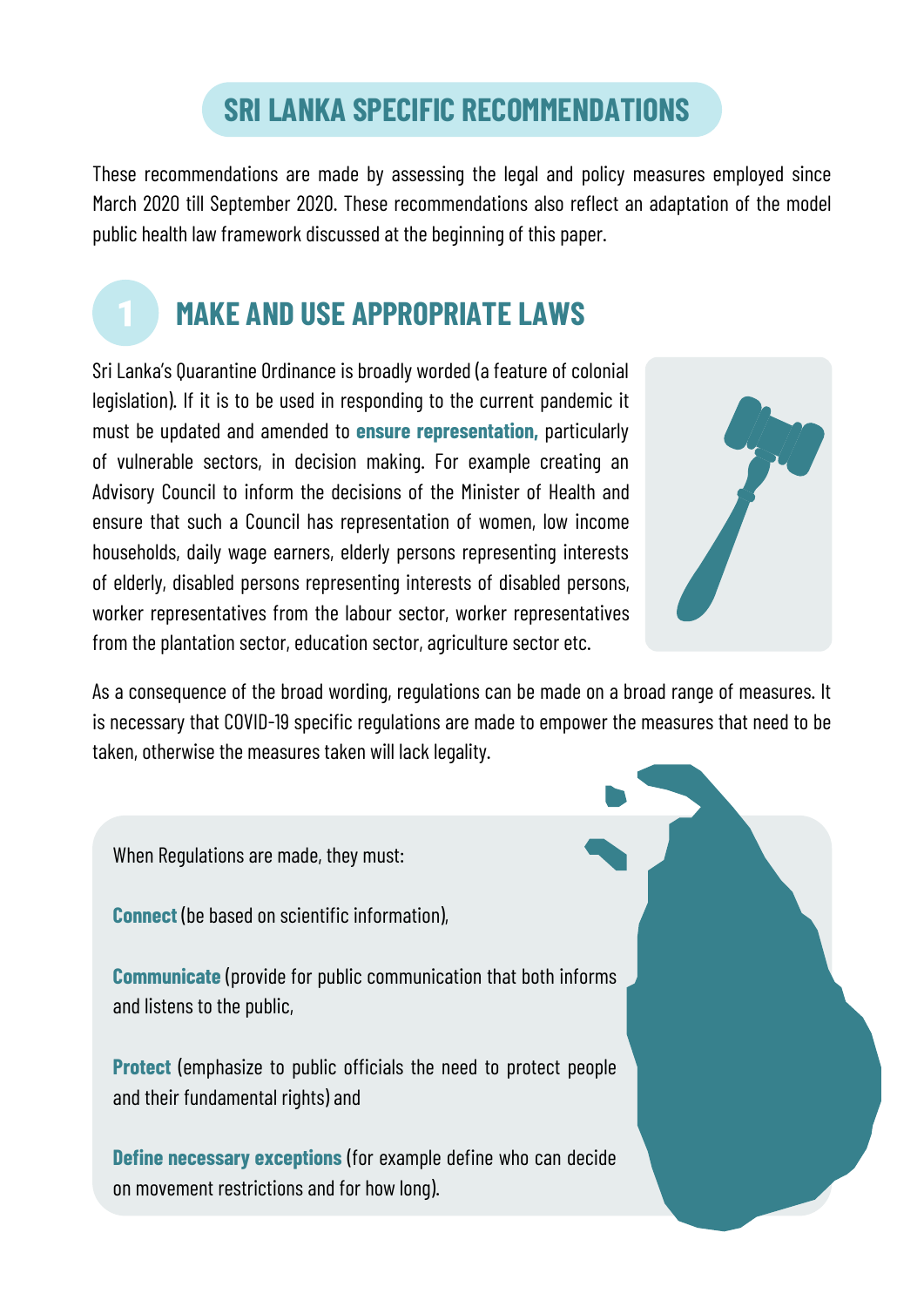### **PROVIDE REDRESS MECHANISMS**

#### **2.1 ENSURE ACCESS TO COURTS:**

This is important for reasons of securing safety, financial maintenance, and also protecting one's rights. It is important that even during an emergency situation – in fact, especially during an emergency situation – that Courts continue to function, engage with the public, and take the necessary steps to ensure continuance of access and safety measures (e.g. conducting remote court hearings, which seems to have taken place in some limited instances). Public messaging and accepting of concerns and complaints must be part of the public communications strategy.



In light of the inevitable difficulties that litigants are likely to face in filing legal challenges during a public health crisis, technical rules, such as time bars to filing certain applications, must be explicitly relaxed. In the Sri Lankan context, this is especially important for fundamental rights applications which have a time bar of one month. Fundamental rights and writ applications, if timely redress is obtained, serves as an important check on government action. It is particularly effective in securing rights of minorities and vulnerable communities.

### **ADOPT RESPONSIVE AND RESPONSIBLE POLICIES**

#### **3.1 ADOPT AN EVOLVING SOCIO ECONOMIC REDRESS POLICY:**

The economic impact includes the need for food assistance, rental assistance, suitable hygiene facilities appropriate for the context (particularly for those without proper housing), reproductive and health services and labour related protections. The public health legal framework must recognize this fact and connect and collaborate with other state institutions to address specific needs as they develop. The law must ensure that responses are both timely and evidence based. It is also important that the relevant law and mechanisms prioritize individuals and communities economically vulnerable even prior to the health crisis, such as workers employed in Sri Lanka's tea estates, and thus placed in an even more vulnerable position.

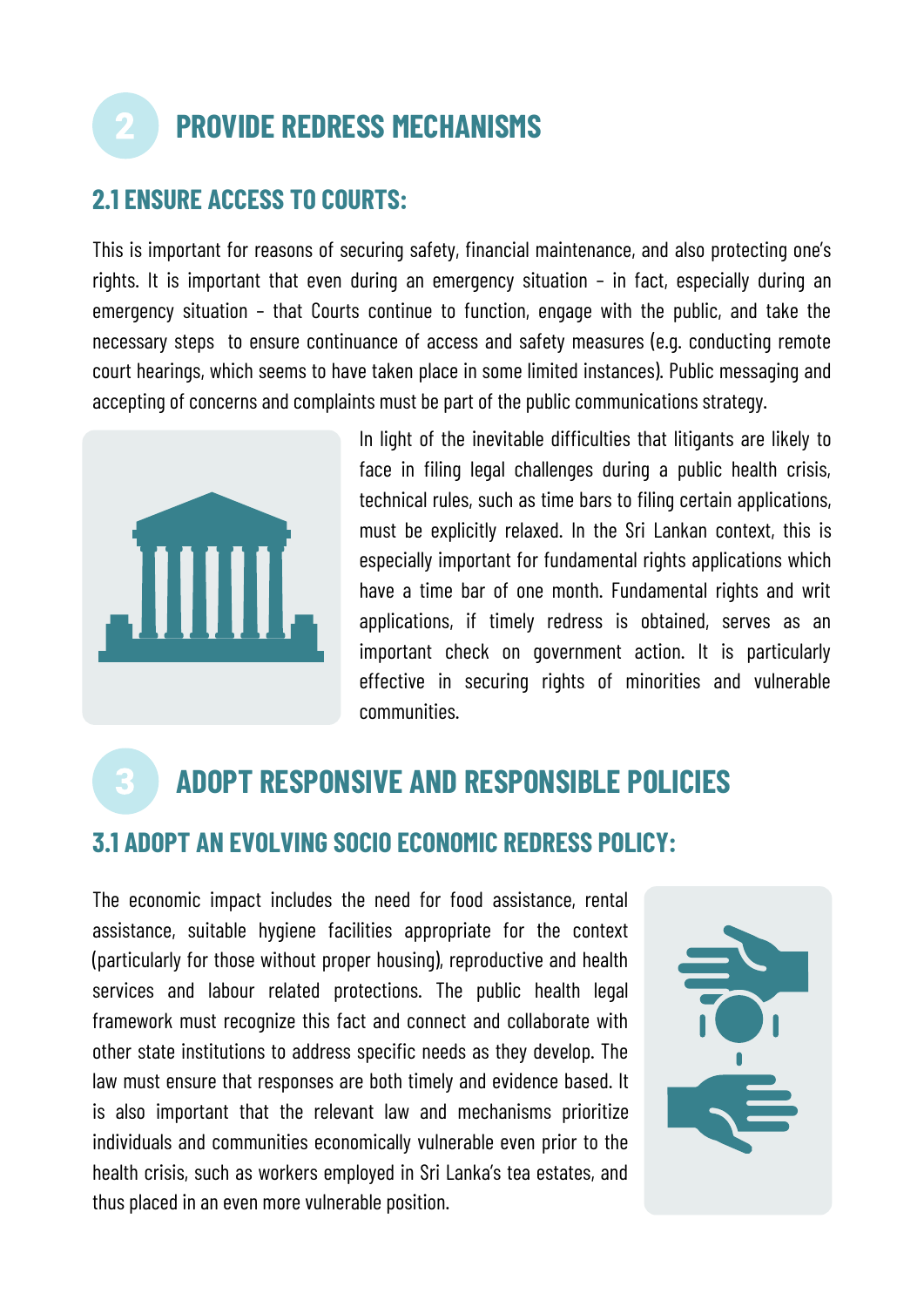#### **3.2 DO NOT ADOPT A SECURITY APPROACH:**

Public health responses require public health officials to direct and be the public face of government responses. The police are the primary enforcement agency in civilian relations. Engaging the military in civilian enforcement must be a last resort response and even then, it must be for limited and necessary activities. Depending significantly on an enforcement strategy to respond to a public health emergency, particularly a military involved enforcement there is real danger of short term and long-term consequences. In the short term it could result in non-reporting of disease and in the long term it may contribute to the erosion of public trust.

#### **3.3 USE OF MEDIA AND RESPECT FOR PRIVACY AS TOOLS TO STRENGTHEN SOCIAL RELATIONS:**

The guidelines issued by the Health Ministry during COVID19 are as follows:

- Only report verified and accurate information on COVID-19
- Do not mention race or religion of persons infected with COVID-19 or of those who die of it
- Identify those infected with COVID-19 as patients and not as carriers/transmitters of the disease
- Base reporting on technical and scientific basis, and not on personal views of different persons
- Do not publish photographs or show videos of those infected with COVID-19 without their permission
- When showing video footage of sensitive nature taken at funerals of those who died due to COVID-19, it is best to blur the videos
	- Do not report in a manner that causes hatred among people
- Report on COVID-19 in a positive manner so as to build cooperation and support among people in dealing with the disease

It is recommended that guidelines along these lines be applicable to media reporting during any public health crisis. State media must model best practice and counter news items that are not constructive.

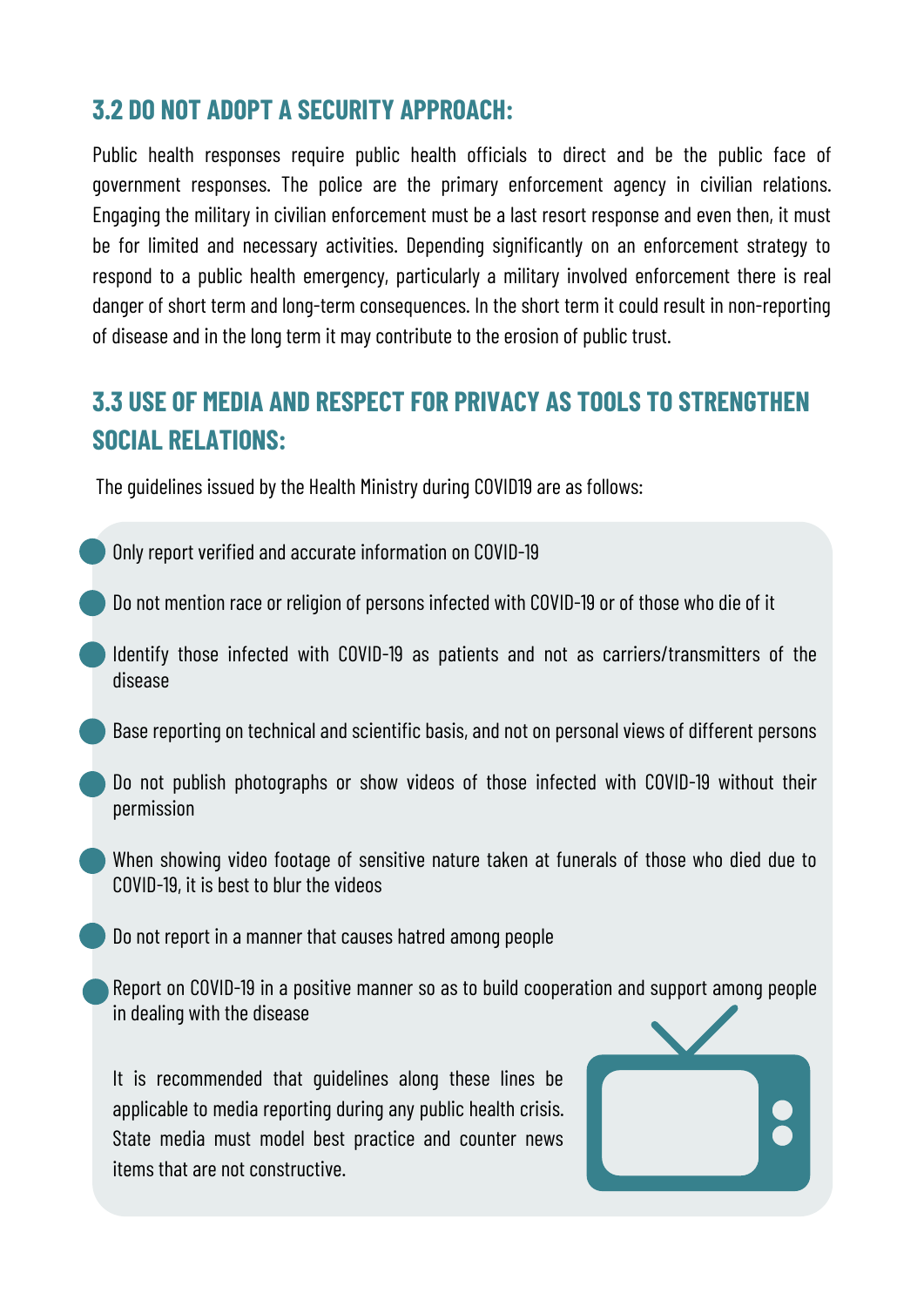#### **3.4 IMPLEMENT AN EFFECTIVE PUBLIC COMMUNICATION POLICY:**

Effective communication between the state and the people is important. It is recommended that:

- The relevant laws, regulations and guidelines in clear, simple language be widely publicized in all local languages via all major media outlets and social media.
- Public Dialogue Mechanisms must be set in place to facilitate feedback and complaints from members of the public to communicate grievances and concerns to government officials. This is a civilian function and must necessarily be led by civilian administrators capable of communicating compassionately in all local languages and must not engage military personnel.
- Local government officials must receive education, training and guidelines in order to both disseminate information, and also receive and respond to feedback of members of the public. Localizing responses within a given framework is an important step for effective dissemination of information and effective engagement with people.
	- The Government must ensure that an appropriate public health authority release regular, updated information relating to the factual status of the public health situation at hand (E.g.: infection rates, quarantined areas, movement restrictions, etc.). Availability of reliable government information will help discredit inaccurate, and in some cases inflammatory disinformation, including information that deliberately targets particular minority communities, or other vulnerable groups or individuals.
- 

Misinformation and public criticism must be handled by:

- responding with correct information or corrective measures publicly
- creating public grievance mechanisms and
- Public criticism should not be addressed with hostility but regarded as a way of understanding the experiences of the public that creates an opportunity to redress grievances.